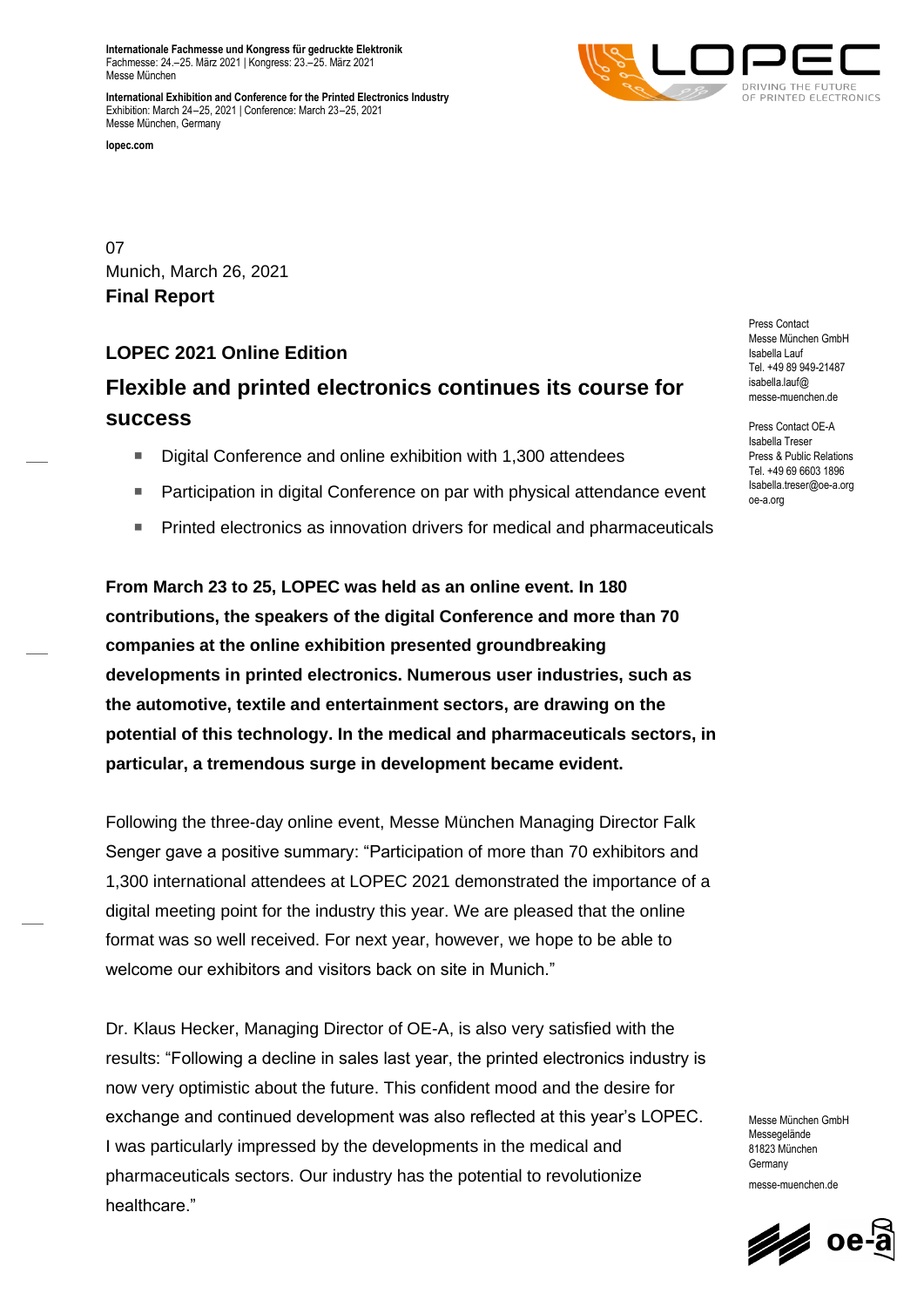

# **Final Report** | March 26, 2021 | 2/2

## **Wearable electronics conquers the world**

Lightweight, robust, flexible: Various industry sectors rely on organic and printed electronics because of these properties. The digital Conference and the online exhibition provided the setting for the presentation of numerous new developments in connection with the focus topic Smart Living, from ultra-thin sensors to smart textiles to building-integrated photovoltaics. In the medical sector, the focus is particularly on sensors for monitoring systems that are worn on the skin like band-aids. Prof. John A. Rogers of Northwestern University elaborated on the benefits of the technology in his plenary lecture: "Thanks to its properties, printed electronics is compatible with the soft, curved, and dynamic surfaces of the human body. In close contact with the skin, they form an ideal interface for diagnostics and therapies."

Further applications and products in the field of medical sensor technology were presented by exhibitors including Brewer Science, Henkel, IEE and Quad. Moreover, Evonik, in collaboration with InnovationLab, presented a sustainable battery concept. With printed batteries, sensors can be worn on the skin even more comfortably.

## **Strong influence on mobility transformation**

The automotive industry also relies heavily on printed electronics. Due to their properties including low weight, printed sensors play a major role in the growing e-mobile sector for battery management and temperature measurement applications. Another trend topic: curved, large displays spanning the entire dashboard as well as the functionalization of surfaces through touch sensors. Conference presentations, including those from Heraeus, MacDermid Alpha Electronics Solutions, Novares und TactoTek, focused on the topics of 3D structural electronics and additive manufacturing. In the online exhibition, too, various companies such as Agfa, Chasm, DuPont Teijin Films, Elantas and Joanneum Research showed innovative solutions for mobility applications.

## **International frontrunner: LOPEC Conference confirms its leadership**

This year, the LOPEC Conference once again proved its position as the most important communication platform for printed electronics. Interest in the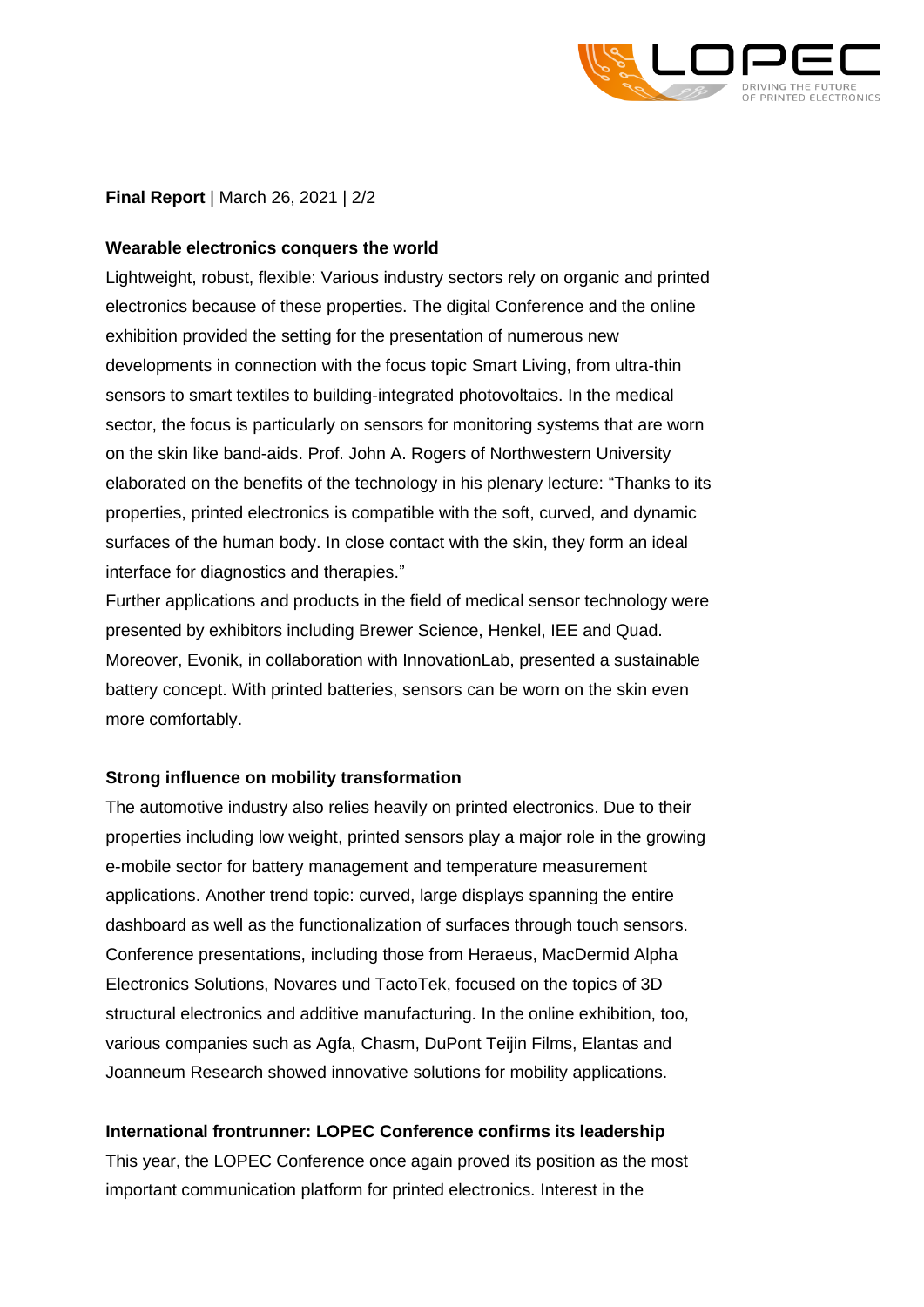

# **Final Report** | March 26, 2021 | 3/3

presentations was invariably high. The number of attendees of the digital Conference was at the same level as at the last event with physical attendance in Munich. Wolfgang Mildner, General Chair of LOPEC, emphasized: "Speakers from well-established companies such as Audi, Google, Swarovski or TCL Corporation as well as renowned researchers from CPI, Fraunhofer, Holst Centre or VTT, among others, clearly demonstrate: The Conference is a globally unrivaled platform that promotes the exchange on flexible and printed electronics across all industries. From application to research, it provides important impetus for new products and solutions."

Speakers from 24 countries presented innovations and future trends in about 180 Conference presentations.

## **Facts and figures about the online exhibition**

In the digital exhibition, 72 exhibitors from 14 countries presented printed electronics solutions and products. Over the tree days, 1,300 attendees from 51 countries made use of the offerings of the LOPEC platform.

The exhibitor information is now available in the industry directory free of charge for 365 days. Attendees with a Conference ticket will have access to all presentations until May 9, 2021, both as video on demand and as PDF files for download.

The next LOPEC will take place from March 22 to 24, 2022 in Munich.

## **Service**

Further information and background data can be found at [www.lopec.com.](https://www.lopec.com/en/) An overview of the use of printed electronics in various industry sectors is available [here.](https://www.lopec.com/en/about-lopec/sector-overview/) Image material is available from the [media database.](https://www.lopec.com/en/newsroom/information/photos-logos/)

#### **LOPEC**

LOPEC (Large-area, Organic & Printed Electronics Convention) is the leading international event for printed electronics. The combination of an exhibition and a conference is the perfect way to depict the complex and dynamic nature of this young industry. The online event in 2021 saw more than 1,300 attendees from 51 countries. 72 exhibitors from 14 countries were represented digitally and there were approximately 180 Conference presentations from speakers from 24 countries. LOPEC is organized jointly by the OE-A (Organic and Printed Electronics Association) and Messe München GmbH. The next event will take place from March 22 to 24, 2022[. www.lopec.com](http://www.lopec.com/index-2.html)